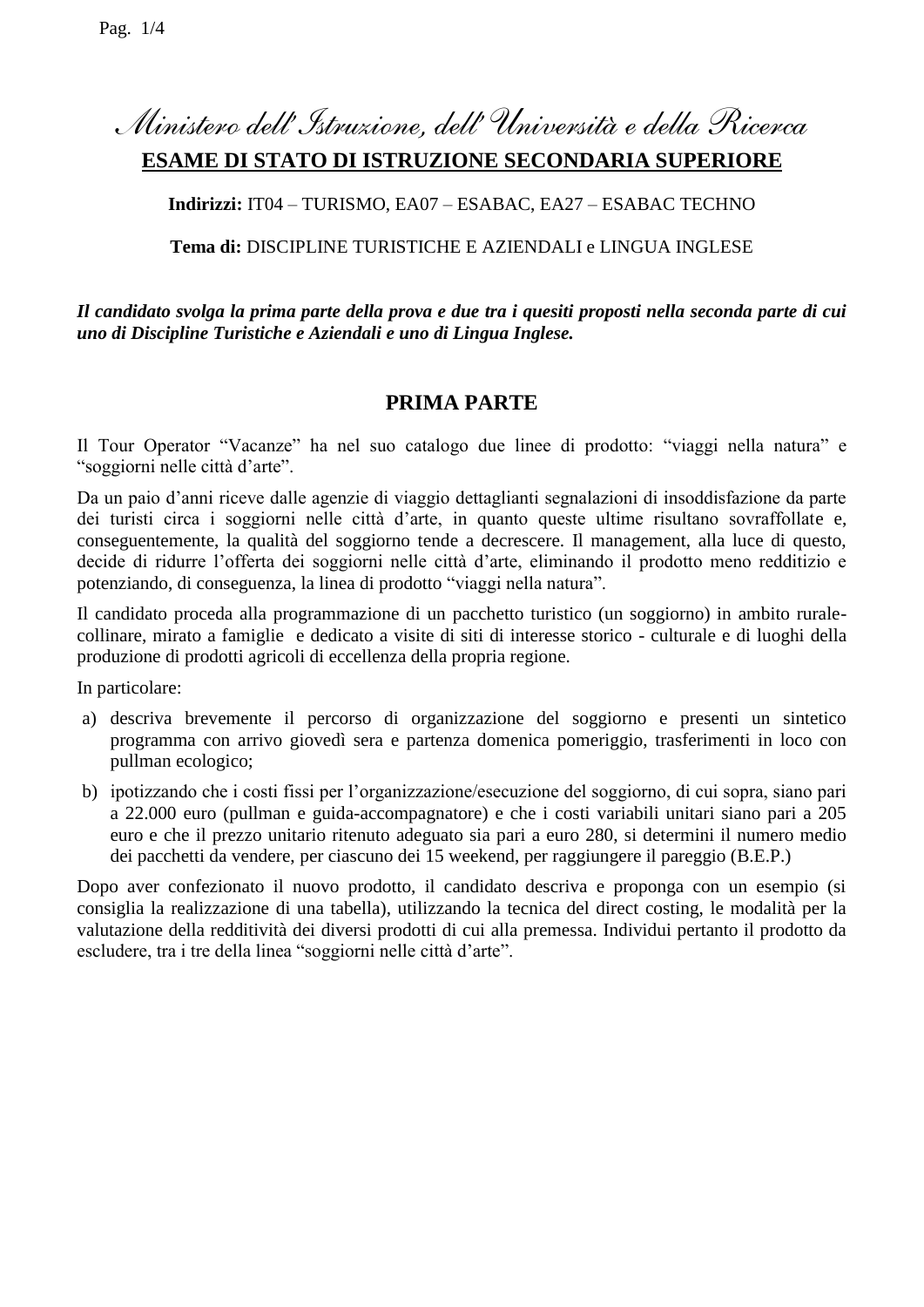*Ministero dell'Istruzione, dell' Università e della Ricerca*

**LINGUA INGLESE**

### **PART 1 – COMPREHENSION AND INTERPRETATION**

*Read the text and answer ALL the questions below*.

### **Why 'overtourism' should be your word of the year**

Tourism is a huge player in the global economy and a boom has its positive forces. In 2017, tourism contributed just shy of \$8 trillion to the global economy – that's 10 per cent of the world's GDP. There are around 300 million workers in the tourism and travel sector, a number that the WTTC\* predicts 5 could rise to 380 million in the next ten years. But the fact is that more and more of the world's top destinations are eliciting the symptoms of chronic overtourism: any combination of overloaded infrastructure, bottlenecks at "must-see sights", physical damage, the alienation of locals and emergence of tourist traps. Venice is the go-to example of a destination sinking under the weight of its own popularity – on Easter Sunday this year it received 125,000 visitors. That's the same number of 10 tourists that visit entire countries, like Bangladesh, annually. But Venice is not alone. Dubrovnik, Machu Picchu, Iceland, Barcelona, Thailand have all made headlines in the last few years for taking action against the negative impact that tourism has brought. There is no single solution to the world's overtourism problem, not least because the problems faced at each destination are completely different.

(195 words)

Greg Dickinson – abridged from *The Telegraph* 20 April 2018

*\*WTTC - World Travel & Tourism Council*

|                                                                  | <b>VENICE</b> | <b>BERLIN</b> | <b>BARCELONA</b> |
|------------------------------------------------------------------|---------------|---------------|------------------|
| <b>INHABITANTS</b>                                               | 261,680       | 3,450,889     | 1,608,746        |
| NUMBER OF OVERNIGHT STAYS IN 2016                                | 10,182,829    | 12,731,640    | 9,065,650        |
| % INCREASE IN NUMBER OF OVERNIGHT<br>STAYS BETWEEN 2010 AND 2015 | 195%          | 36.66%        | 16.4%            |
| PRICE IN $\varepsilon/M^2$ IN 2016                               | € 2,894       | €3,510        | €3,467           |
| NUMBER OF TOURIST ACCOMMODATION<br><b>OPTIONS ON AIRBNB</b>      | 6,027         | 20,576        | 17,369           |
| AVERAGE PRICE PER NIGHT FOR<br><b>ACCOMMODATION ON AIRBNB</b>    | €130          | €58           | €84              |
| TOURIST OVERNIGHT STAYS PER<br><b>INHABITANT</b>                 | 38.9          | 3.6           | 5.6              |

*Fig. 1 Effects of Overtourism - Comparison between Venice, Berlin, and Barcelona*

Source: OSTELEA [\(https://www.researchgate.net/publication/323174488\\_Overtourism\\_and\\_Tourismphobia\\_](https://www.researchgate.net/publication/323174488_Overtourism_and_Tourismphobia_Global_trends_and_local_contexts) Global trends and local contexts)

*Choose the answer which fits best according to the text. Circle one letter.*

- 1) The opening of the paragraph emphasises the
	- a) great influence of tourism on national income
	- b) positive forecast for tourism in the next decade
	- c) uncontrolled growth of tourism in the world
	- d) massive economic value of the world tourism industry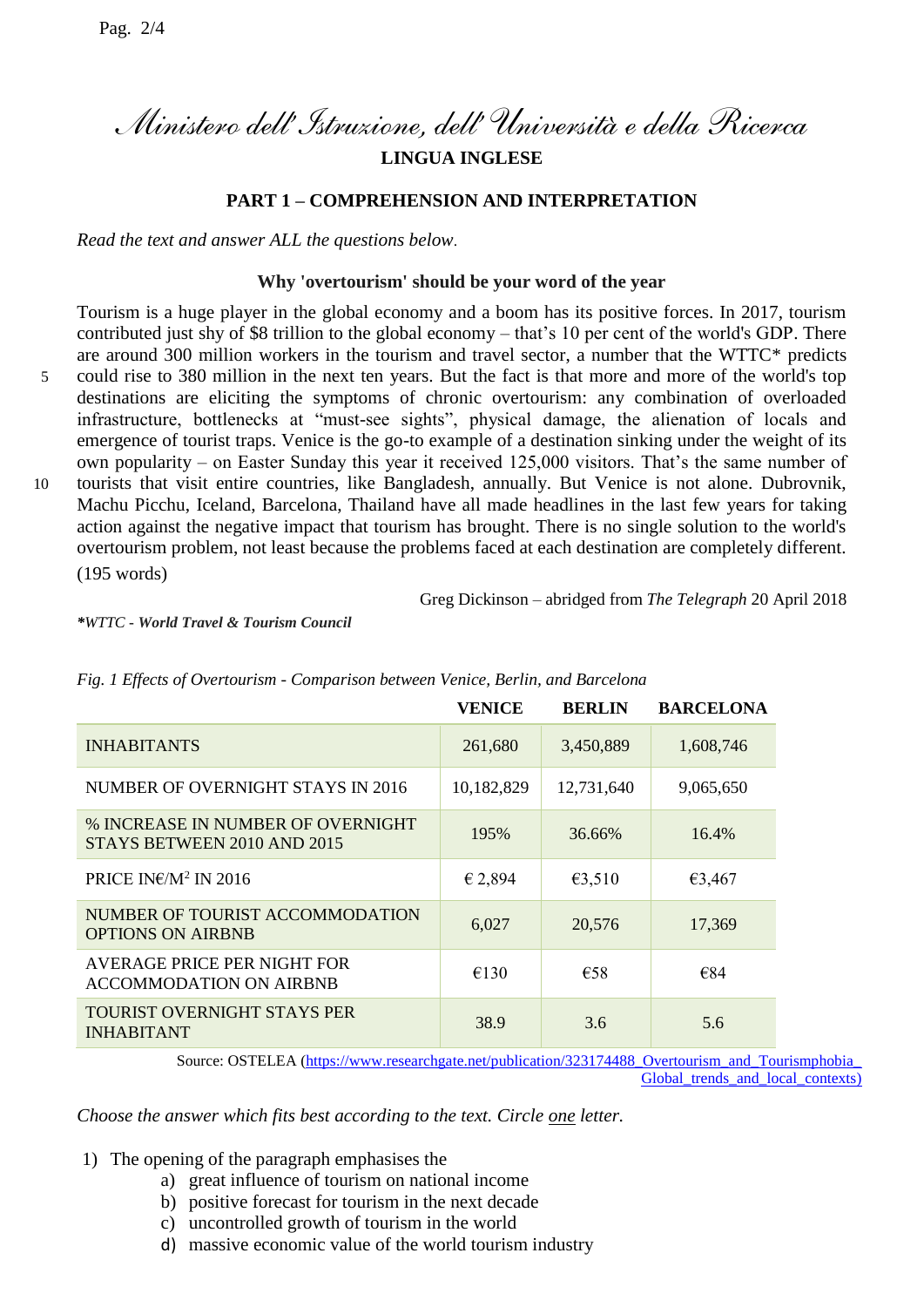# *Ministero dell'Istruzione, dell' Università e della Ricerca*

2) What is mentioned in the text as a "symptom of chronic overtourism" (line 6)?

- a) the change in the perception of tourists by the local communities
	- b) the proliferation of tourist-based businesses
	- c) the congestion of popular landmarks
	- d) the high consumption of resources

3) What does "made the headlines" refer to in respect of the top tourist destinations in line 11?

- a) overreacting to the increasing challenges posed by tourism
- b) informing about phased plans to manage tourist flows
- c) attracting attention for adopting measures to mitigate the adverse effects of tourism
- d) warning about the potential hazards of visiting certain places
- 4) In the last paragraph the writer suggests that the impracticability of a single solution is determined to a large extent by the
	- a) impossibility of predicting tourist destinations
	- b) inadequacy of one-size-fits-all system to deal with the problem
	- c) lack of a common strategic vision among tourist stakeholders
	- d) resilience of the phenomenon of over-tourism

### *Answer the question by referring to the chart (fig. 1)*

5) The chart (fig.1) shows the impact of increasing tourism in 3 European cities. Taking into account the ratio of overnight stays against the number of inhabitants, which of the three cities presents the most alarming situation? What are the most direct consequences of the rise in overnight stay and tourist arrivals at this destination?